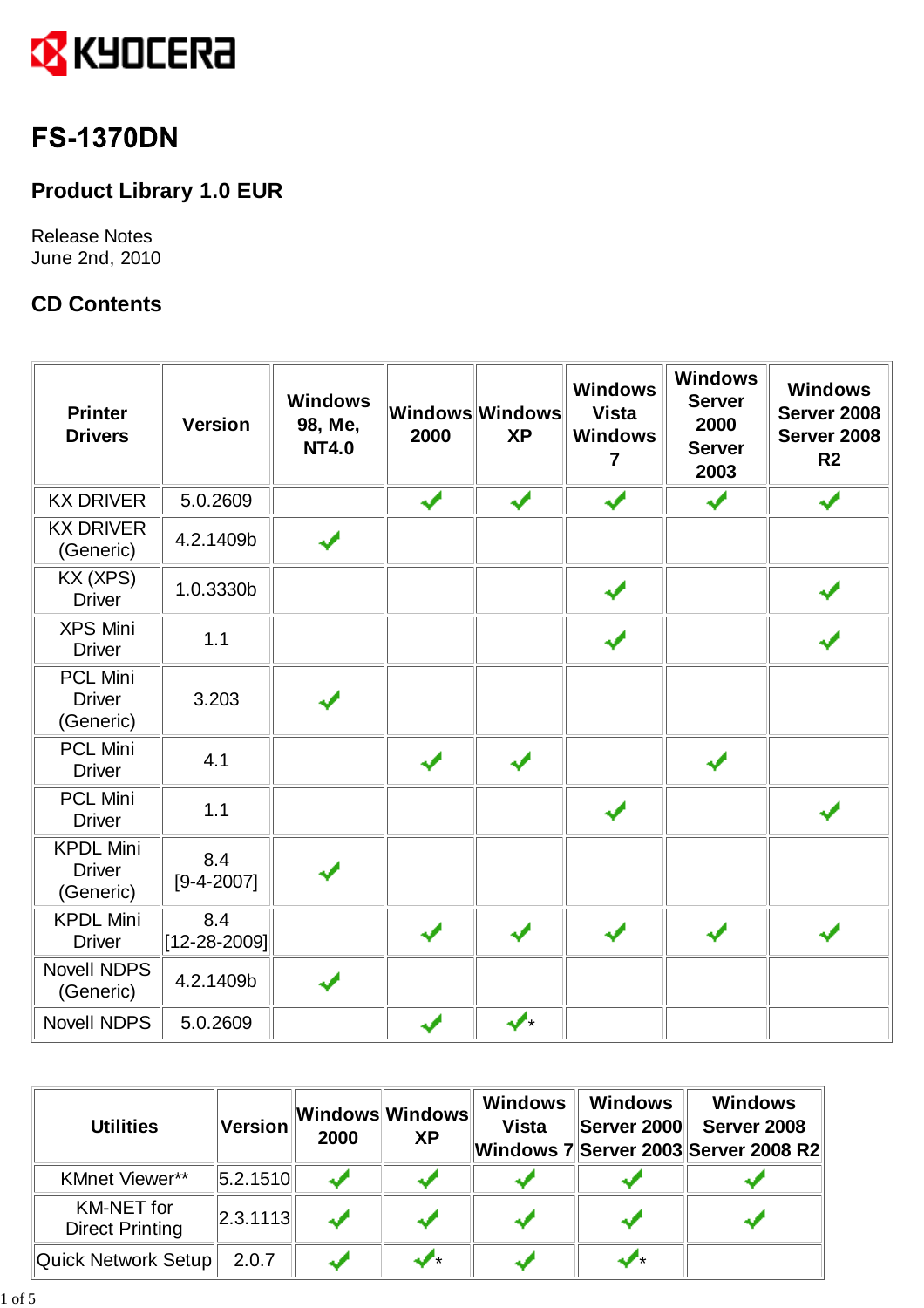(\*) Supports 32-bit version of Windows operating systems only. (\*\*) Does not support local connection.

- For **Mac OS X**, install PPD Driver version 8.4 [12-28-2009]. **Note:** Mac OS X drivers are located in the **\Mac OS X** folder. Please follow the instructions in the README file to unpack and install the drivers.
- For **Linux**, install PPD Driver version 8.4 [12-28-2009]. **Note:** There are no known issues for Mac OS X or Linux.
- $\triangleright$  KPrint is located in the \Network\ folder on the CD.
- Driver Deleter and Driver Info are located in the \Utility\ folder on the CD.

## **Windows 98, Me, and NT 4.0**

Install generic printer drivers with the **Add Printer** wizard.

- **1.** Click **Start** in the Windows taskbar.
- **2.** Click **Settings**.
- **3.** Click **Printers**.
- **4.** Click **Add a printer** in the **Printer Tasks** group box on the left.
- **5.** The **Add a Printer** wizard page appears. Click **Next** and follow the instructions.
- **6.** Browse through the CD to locate the appropriate Oemsetup.inf file.
- **7.** When the **Completing the Add Printer Wizard** page appears, click **Finish**.

| Driver Type                     | Windows 98/Me location on CD                                     | Windows NT 4.0 location on CD                                 |
|---------------------------------|------------------------------------------------------------------|---------------------------------------------------------------|
| <b>KX DRIVER</b>                | NPrnDrv\KXDriver\32bit\Legacy OS\9x                              | NPrnDrv\KXDriver\32bit\Legacy OS\NT                           |
| PCL Mini Driver<br>(Monochrome) | <b>NPrnDrvNCL 5e UniDriver\Legacy_OS</b><br>Win9x_Me\(language)  | <b>NemDrvNPCL 5e UniDriver\Legacy_OS</b><br>WinNT4\(language) |
| <b>KPDL Mini Driver</b>         | <b>NPrnDrv\KPDL Mini-driver\Legacy_OS</b><br>Win9x_Me\(language) | NPrnDrv\KPDL Mini-driver\Legacy_OS<br>WinNT4\(language)       |

Kyocera generic printer drivers do not support the Post Installer.

## **Documentation on this CD**

We recommend Adobe® Reader® 8.0 or later to read the PDF documentation. Earlier versions might not display the content correctly.

| <b>Document</b>                             | Location                               | Supported languages                                                                                                                                                             |  |  |
|---------------------------------------------|----------------------------------------|---------------------------------------------------------------------------------------------------------------------------------------------------------------------------------|--|--|
| this file (readme.html)<br>NDocument\readme |                                        | ∥English                                                                                                                                                                        |  |  |
| <b>IFS-1370DN</b><br><b>Operation Guide</b> | <b>NDocument</b><br><b>Nusermanual</b> | English, French, German, Italian, Spanish,<br>Portuguese, Czech, Danish, Finnish, Greek,<br>Hungarian, Dutch, Norwegian, Polish, Romanian,<br>Russian, Swedish, Turkish, Arabic |  |  |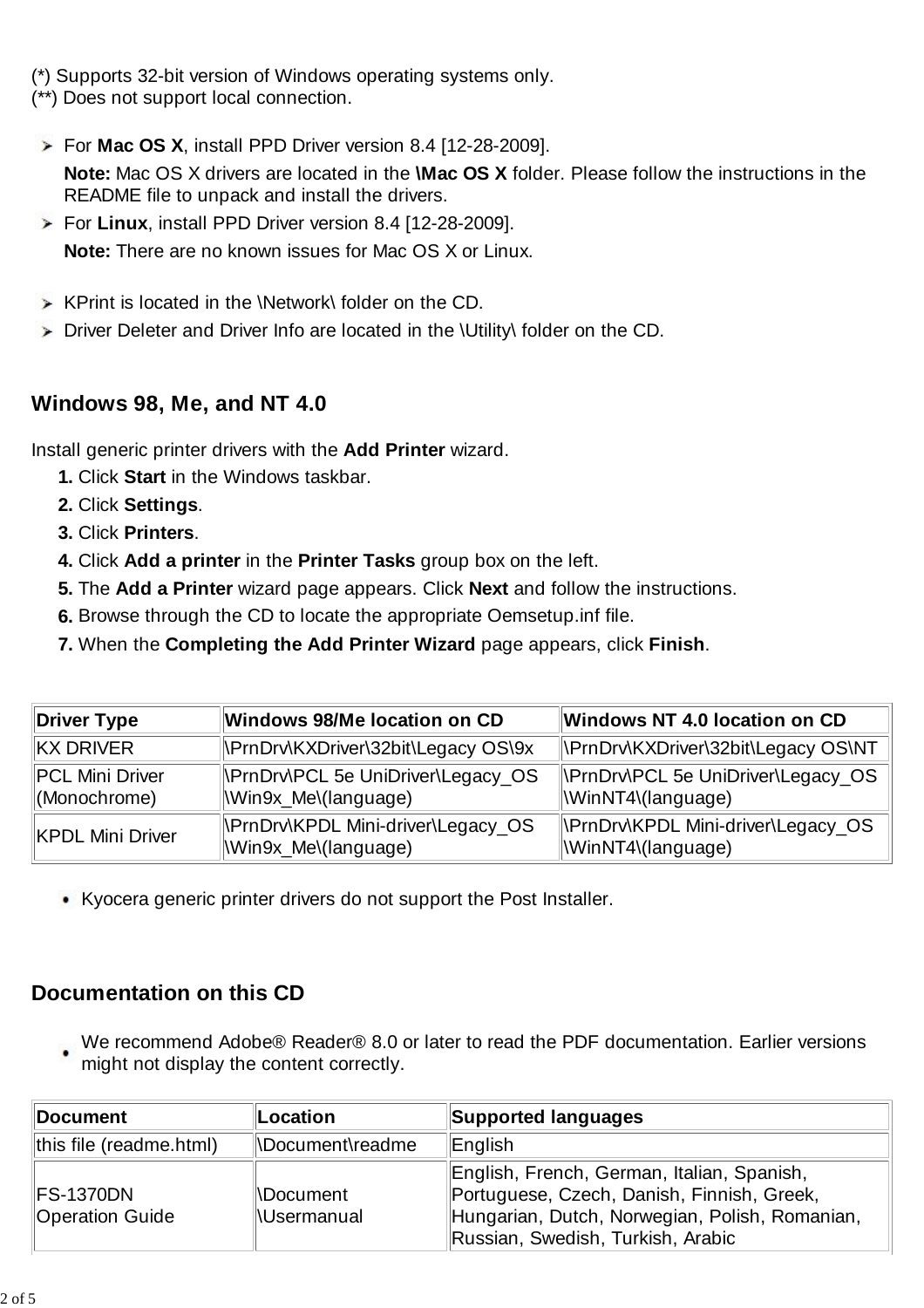| <b>FS-1370DN</b><br><b>Advanced Operation</b><br>Guide         | <b>Document</b><br><b>Usermanual</b> | English                                                                                                                                                                                                   |  |
|----------------------------------------------------------------|--------------------------------------|-----------------------------------------------------------------------------------------------------------------------------------------------------------------------------------------------------------|--|
| <b>FS-1370DN</b><br><b>Quick Installation Guide</b>            | <b>\Document</b>                     | English, French, German, Italian, Spanish,<br>Portuguese, Czech, Danish, Finnish, Greek,<br>Hungarian, Dutch, Norwegian, Polish, Romanian,<br>Russian, Swedish, Turkish, Arabic, Lithuanian,<br>Slovenian |  |
| Kyocera Command<br>Center<br><b>Operation Guide</b>            | Document                             | English                                                                                                                                                                                                   |  |
| <b>KM-NET for Direct</b><br>Printing<br><b>Operation Guide</b> | Document                             | English                                                                                                                                                                                                   |  |
| <b>PRESCRIBE Commands</b><br>Command Reference                 | <b>Document</b>                      | English                                                                                                                                                                                                   |  |
| <b>PRESCRIBE Commands</b><br><b>Technical Reference</b>        | <b>Document</b>                      | English                                                                                                                                                                                                   |  |
| <b>FS-1370DN</b><br><b>Printer Driver User Guide</b>           | <b>\Document</b>                     | English                                                                                                                                                                                                   |  |
| KMnet Viewer<br>User Guide                                     | <b>Document</b>                      | English                                                                                                                                                                                                   |  |
| <b>KPrint Installation Guide</b>                               | <b>NDocument</b>                     | English                                                                                                                                                                                                   |  |

#### **Known Issues:**

#### **All Windows Operating Systems**

 The CD menu may not launch properly if the Windows operating system is not updated with the latest service packs and critical updates.

**Solution:** Update the Windows operating system with the latest service packs.

 KMnet Viewer may not install correctly on PCs using Microsoft Windows Installer before 3.1 v2. **Solution:** Update to the latest service pack and install the latest Microsoft Windows Installer.

When updating a utility using the CD Software Installer, the utility installed incorrectly. This is a known issue with the Microsoft Windows Installer.

**Solution:** Uninstall the previous version of the utility before installing the new one.

 If the KX DRIVER is uninstalled immediately after installation, the uninstallation fails. **Solution:** Restart the PC and uninstall the KX DRIVER.

 Status Monitor is not available from the client side in a server-client environment on Microsoft Windows Server 2000, 2003, and 2008.

 USB connected print devices are unable to enter standby and log 0 page jobs. **Solution:** Disable bidirectional support in the Ports tab of the Printer Properties window.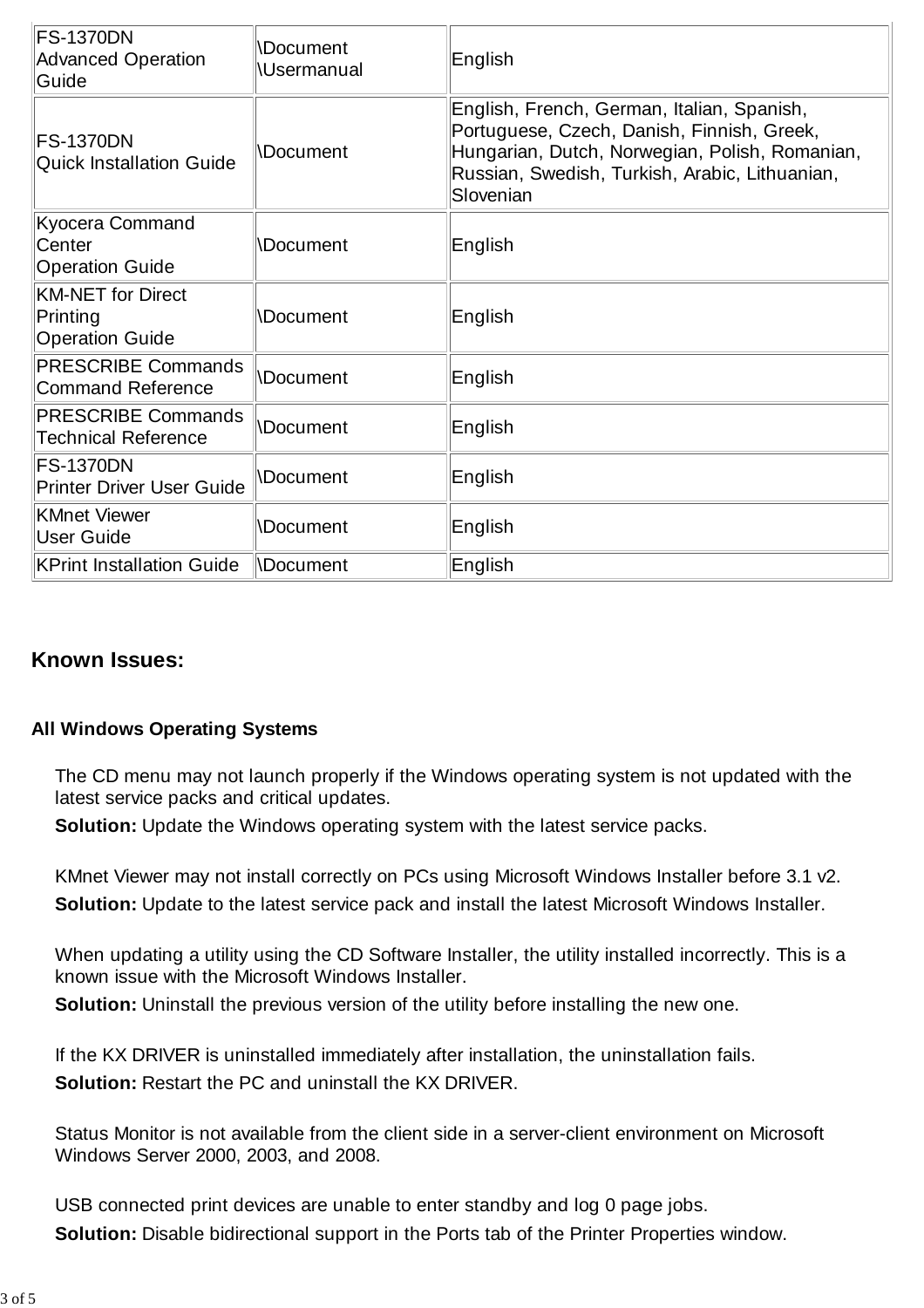Adobe® Reader® 8.0 or later is required to read the PDF documentation.

#### **Windows 2000 / 2003**

On a Windows 2000 client using a 64-bit Windows 2003 Server, a shared PCL mini-driver will display an error with the display of Printer Properties or Printing Preferences. The message will read "Printer Properties cannot be displayed" or "Printer Preferences cannot be displayed." Microsoft has acknowledged that this is a known issue with the 64-bit version of Windows Server 2003.

**Solution:** Use a 32-bit Windows XP Client with the 64-bit Windows 2003 Server. Install the shared printer on the Windows XP client and set the Printer Properties and Printing Preferences from the Windows **XP** Client.

#### **Windows XP / Vista / Windows 7**

 Although a user has administration privileges on a machine, the user may not have admin privileges on for a printer running on that machine.

**Solution:** Run the driver in administrator mode by choosing "Run as Administrator".

Driver Deleter and KM Uninstaller will not remove printer drivers installed with the Add Print Wizard.

#### **Solution:**

- **1.** Reboot the PC. If this is not possible, make sure that all applications using the driver are closed.
- **2.** Delete the printers from the Printer Manager.
- **3.** Close all Printer Property boxes.
- **4.** Right-click on a blank spot in the printer manager to access Printer Server Properties.
- **5.** Select **Run as Administrator**.
- **6.** Select **Printer Server Properties**.
- **7.** On the Driver tab, highlight all drivers that you wish to remove and click on **Remove**.
- **8.** On the pop-up dialogue, select **Remove Driver** and **Driver Package**.
- **9.** Click OK on the rest of the screens until you can see that the driver has been removed.

#### **Windows XP / Vista / Windows 7, KX DRIVER Only**

EMF (enhanced metafile) spooling is not supported for KPDL printing.

HTML Help is supported only in English and Japanese.

An extra blank page prints when a Microsoft Word 2007 document is printed when both mixed paper sizes and Duplex is selected. This is a known limitation in Word 2007.

Some objects in PowerPoint 2007 do not print in Poster mode for 3x3 pages or more. This is a known limitation in PowerPoint 2007.

In Vista and Windows 7, Custom Paper Size is missing from the Paper Size list of Windows Photo Gallery/Photo Viewer. This is a known limitation in the Photo Printing Wizard (PPW) application.

Interactive services dialog detection messages pop-up when printing mixed sized documents in booklet mode on the 64-bit version of Vista.

When adding a 32-bit driver to a shared printer on a server running a 64-bit version of Windows, the model name may appear multiple times in *Share this Printer*.

**Solution:** To avoid displaying multiple model names, choose "Have Disk" when using the "Additional Drivers..." option and browse to the x86 driver INF file for the desired model to install it.